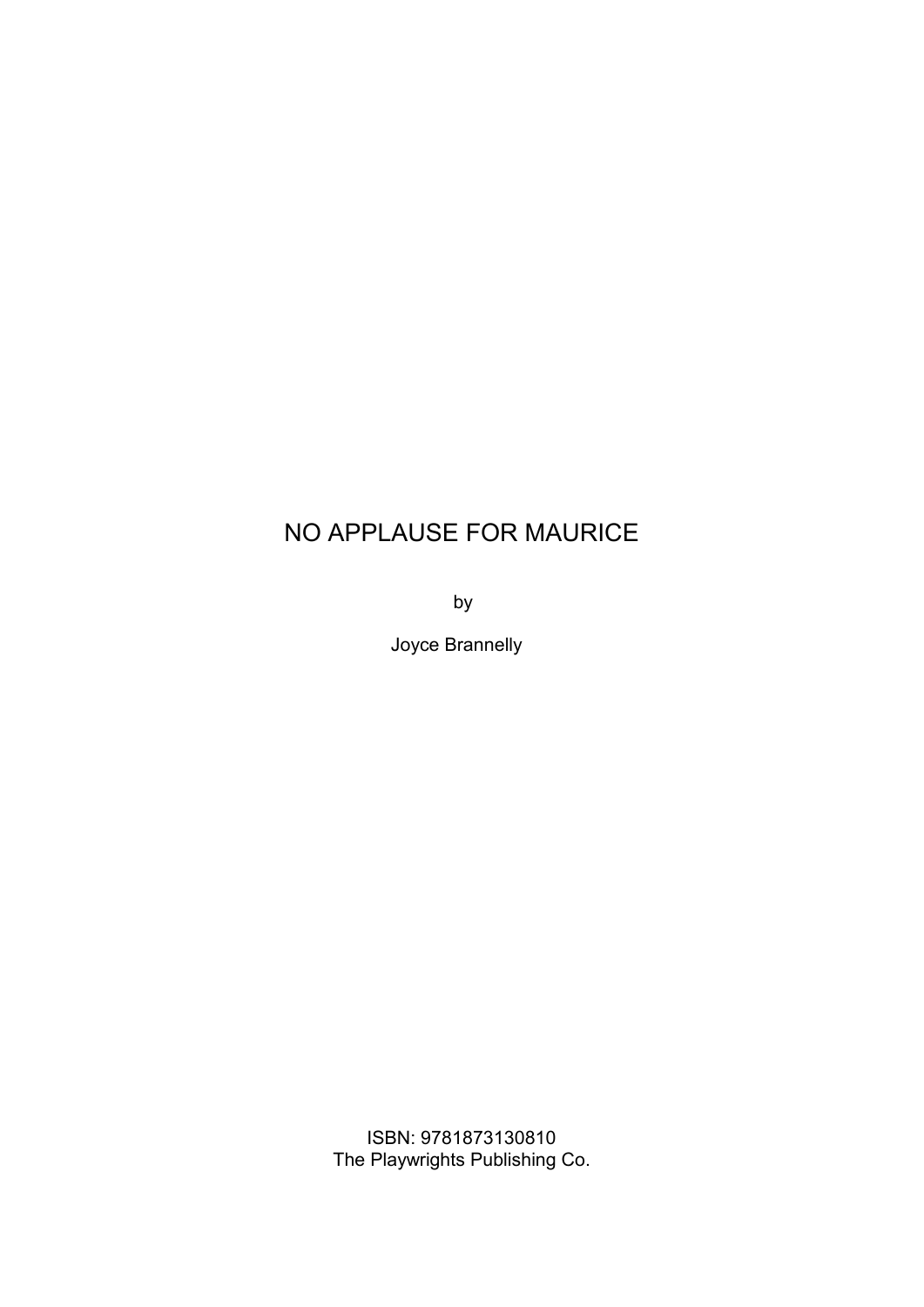Performances or readings of this play may not legally take place before an audience without a licence obtainable on application to:

> The Playwrights Publishing Co., 70 Nottingham Road, Burton Joyce, Nottingham, U.K., [44] (0)1159-313356 playwrightspublishingco@yahoo.com

To avoid possible disappointment, application should be made, preferably in writing, as early as possible, stating: -

- (i) Name and address of applicant
- (ii) Name and address of Society;
- (iii) Name and address of theatre or hall where performance(s) would be held;
- (iv) Times and dates of performances.

A fee will be charged for this licence which must be paid prior to the first performance otherwise the licence is automatically cancelled and the performance becomes illegal.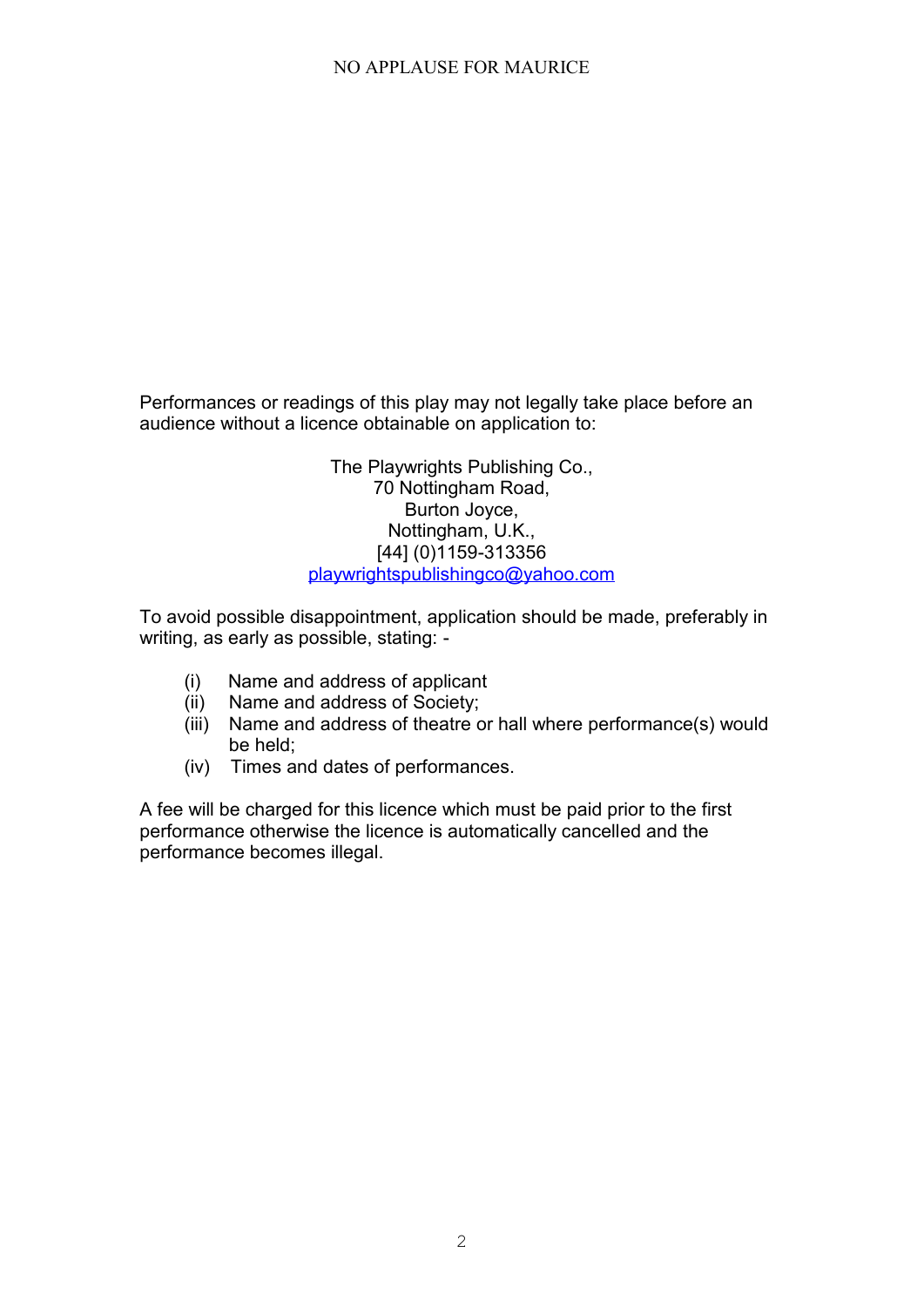The play is set in the present day and revolves around the lives of two gay men: Maurice, an ageing, vain, self-centred, 'has been' actor, and Adam his much younger partner who has supported Maurice financially for many years. They have moved to the country when Adam inherited a small cottage and he transferred to take up the position of the local small town bank manager. Adam is quite content to live away from the bright lights of London, whereas Maurice is not, as he feels it will affect his career.

Adam – bank manager (aged 35) Maurice – actor (aged late 60s) Alf – mobile grocer / deliveryman (aged early 70s) Adam's Mother (aged 60) Celia Roberts – Gemini Enterprises Agency (attractive, in her 30s) Sally – Celia's new PA Rupert – Maurice's new lover (silent) Various Party Guests (general sounds only)

# A One Act Play, comprising the following:

- Scene 1: Adam's Cottage kitchen
- Scene 2: Adam's Cottage kitchen
- Scene 3: Gemini Enterprises London office
- Scene 4: Gemini Enterprises London office
- Scene 5: Gemini Enterprises kitchen
- Scene 6: Gemini Enterprises reception
- Scene 7: Gemini Enterprises kitchen
- Scene 8: Gemini Enterprises reception / balcony
- Scene 9: Gemini Enterprises kitchen
- Scene 10: Gemini Enterprises Celia's office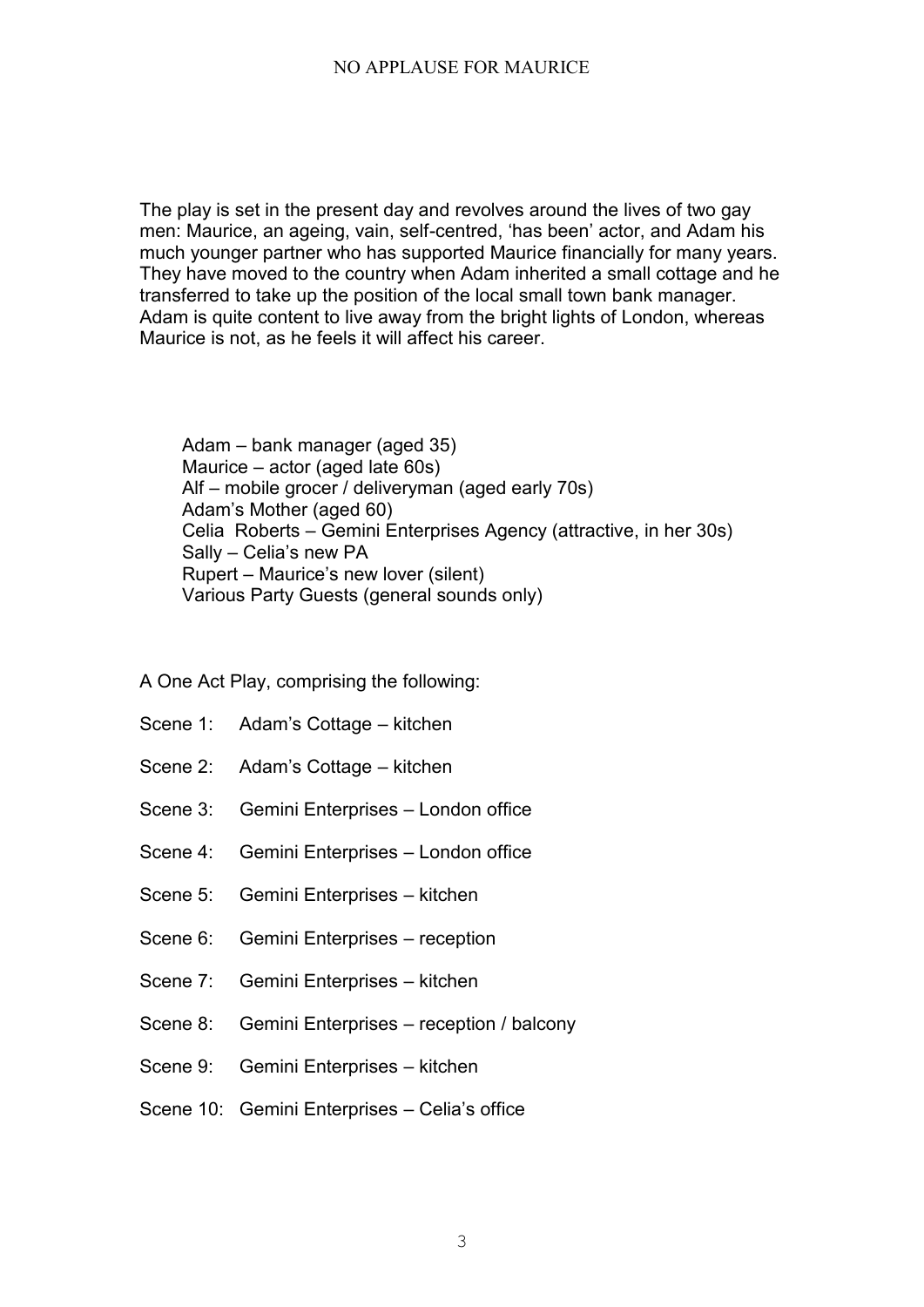## ACT 1

# SCENE 1: INT – AM – KITCHEN – COTTAGE

(ADAM is preparing breakfast. MAURICE enters.)

MAURICE Good morning Adam – looks like another nice day.

# ADAM

So what –

**MAURICE** Oh, you're in one of your moods again are you?

ADAM What do you expect first thing in the morning?

**MAURICE** A little civility wouldn't go amiss.

# ADAM

Just tell me what you want for breakfast. Don't ask for eggs or crumpets, because there aren't any – only toast or porridge.

# **MAURICE**

No crumpets?

ADAM We're out of everything until Alf arrives.

**MAURICE** And when might that be?

# ADAM

This morning.

# MAURICE

Well, make sure you double up on the order this week.

ADAM

May I remind you that we're supposed to be *cutting down*.

# MAURICE

Why?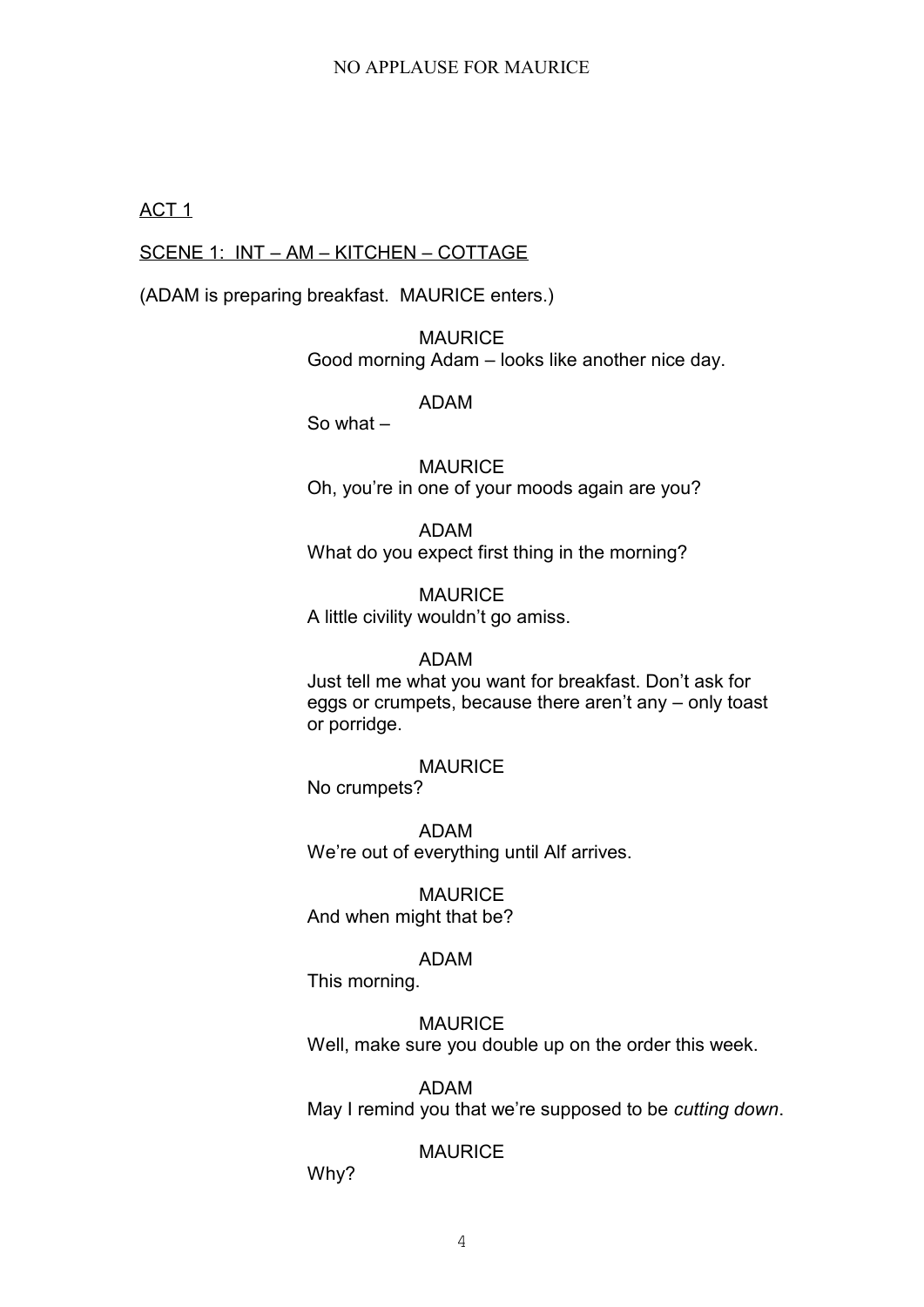## ADAM

Because of your incessant visits to London. The fares are astronomical. Besides, you're just wasting your time.

## MAURICE

What do you mean?

#### ADAM

Oh, wake up Maurice! There's not a lot of work for actors out there. We're being taken over by television and reality shows. You just can't accept it can you?

#### **MAURICE**

Oh, dry up!

# ADAM

Keep running up to your agent is ludicrous.

# **MAURICE**

(defensively) Rubbish! Why the hell didn't we stay in London? I shall rot down here.

## ADAM

 $Me - me - me - do$  you ever think of anyone else?

#### MAURICE

Well, it's true – stagnation. Narrow-minded country bumpkins, they're all dead from the neck up.

#### ADAM

Well, I love the pace down here – it's magic.

#### **MAURICE**

Of course it is for you. How lucky can you get to land a bank manager's job in the first week?

#### ADAM

I didn't *land* a job, I was transferred from my London branch.

#### **MAURICE**

Of course it was luck. Wasn't it luck that this tiny little town needed a bank manager in the first place? I would call it nothing short of a miracle.

## ADAM

Well, that's maybe – but, I love Dorset. There's so much beauty here.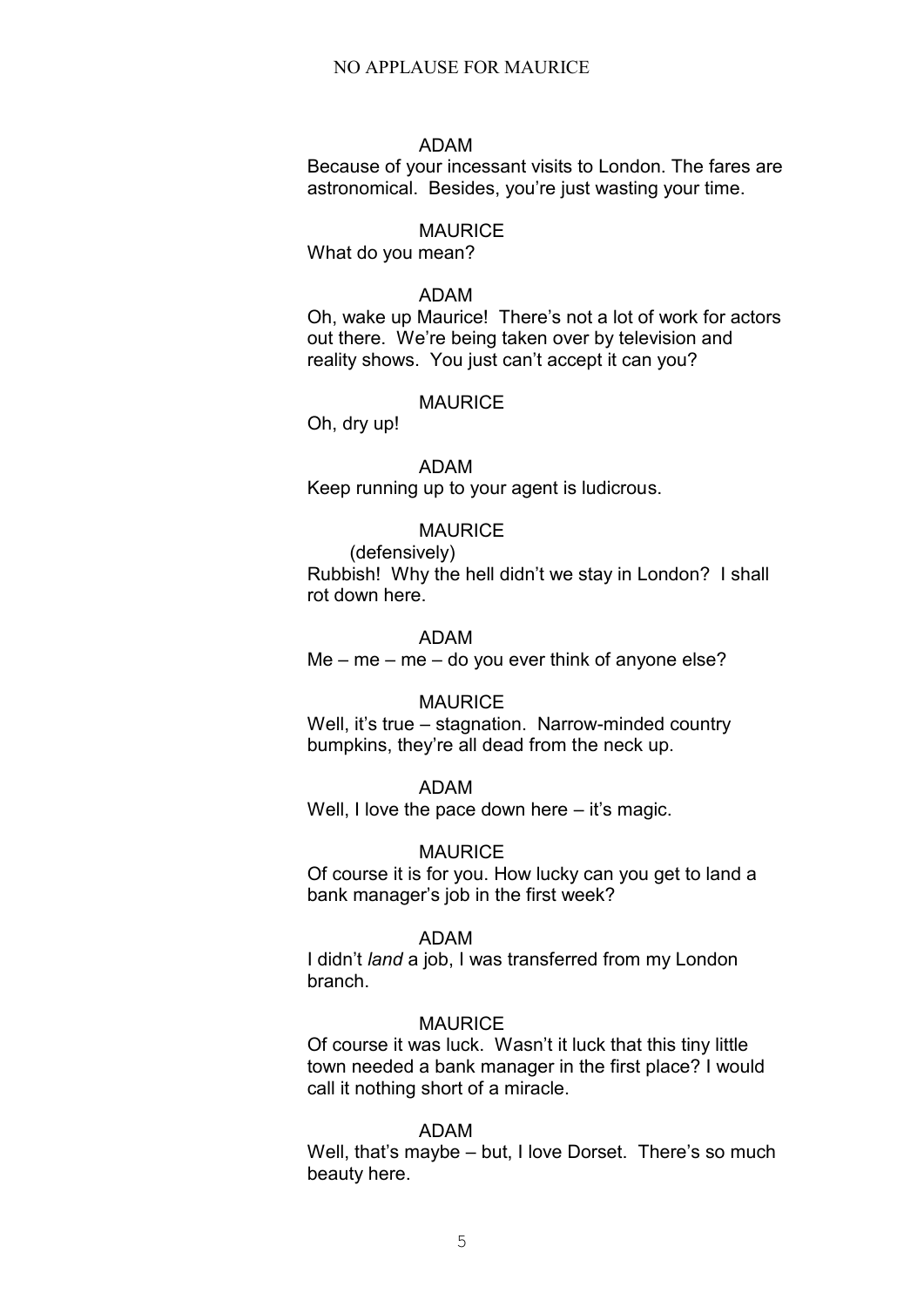#### MAURICE

If your old aunt hadn't left you this cottage we would still be in Finsbury Park.

#### ADAM

This cottage *was* a miracle. We were stony broke, remember, all down to your damn gambling.

## **MAURICE**

Oh, change the record – you play that one every week.

## ADAM

It's a good job you stay in London with Peter Laird, otherwise I'd have to foot the hotel bills as well.

## **MAURICE**

You seem to forget I have my Old Age Pension, plus the Benevolent Fund.

## ADAM

Oh, big deal. That's swallowed up in train fares. Maurice, you have to stop going on these wild goose chases, otherwise we are in big trouble. We've got the computer, and you're the one who's always on the internet – it's almost an addiction with you – let alone the text alerts on your mobile. If there was something urgent the agency would ring your mobile, or the house phone.

#### **MAURICE**

Nonsense, you have to be in the thick of things – you have to be *seen* – otherwise they'll think you're dead! How do you think actors get parts? It's who you brush up against and how you impress them.

#### ADAM

Well, you don't seem to have impressed anyone lately.

#### **MAURICE**

You'll never understand an actor's need for an audience, for the adrenalin. We're as different as chalk and cheese, you and I.

## ADAM

That reminds me, we have to cut down on cheese. It's too expensive.

#### **MAURICE**

For Christ's sake stop talking about cutting down.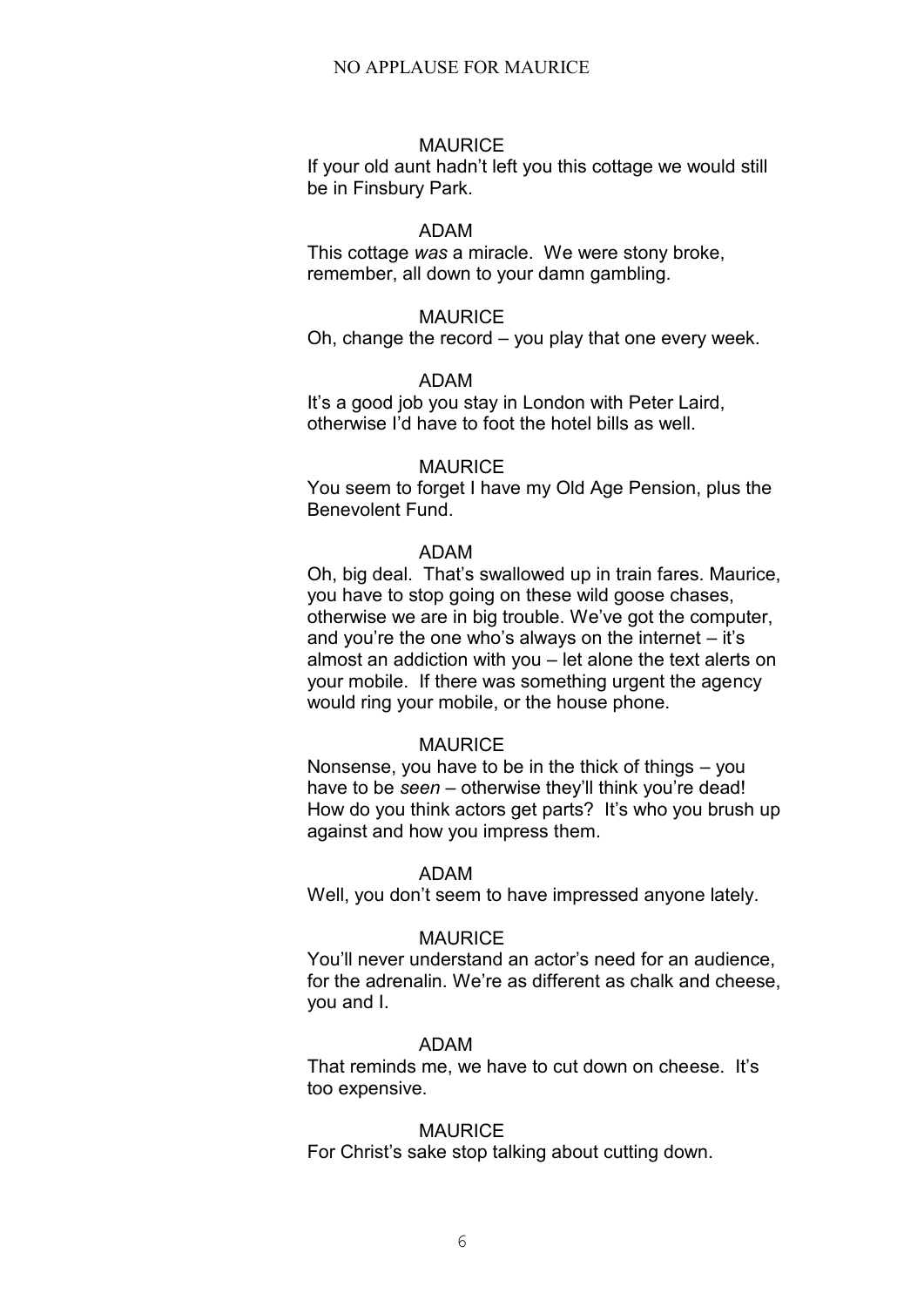(The POSTMAN is heard and the letterbox snaps closed.)

There's the post Adam – get it, there's a good chap.

(MAURICE remains seated, buttering his toast. ADAM exits and returns with a few items of mail.)

## ADAM

Take your pick. There's a gas bill, a Pizza offer, some holiday brochures. Oh, here's one from London. Looks like it could be from – yes – Gemini Enterprises.

# **MAURICE**

(snatches envelope and tears it open) There – you see, what did I tell you? They've got something that maybe of interest to me.

# ADAM

What is it? Do they need someone to clean the toilets?

# MAURICE

FUN – NY. They want me in London – as soon as convenient. What time are the trains after 10.30? They've just introduced a new timetable since West is Best took over the service

ADAM How the hell should I know the train times!

**MAURICE** I'd better look up the timetable. Is my pink shirt ironed?

ADAM Of course, it's in the airing cupboard.

**MAURICE** Not in my wardrobe?

ADAM No, Maurice, I only ironed it this morning.

MAURICE Good chap. Better do some sandwiches just in case.

## ADAM

In case of what?

**MAURICE** In case I get hungry, of course.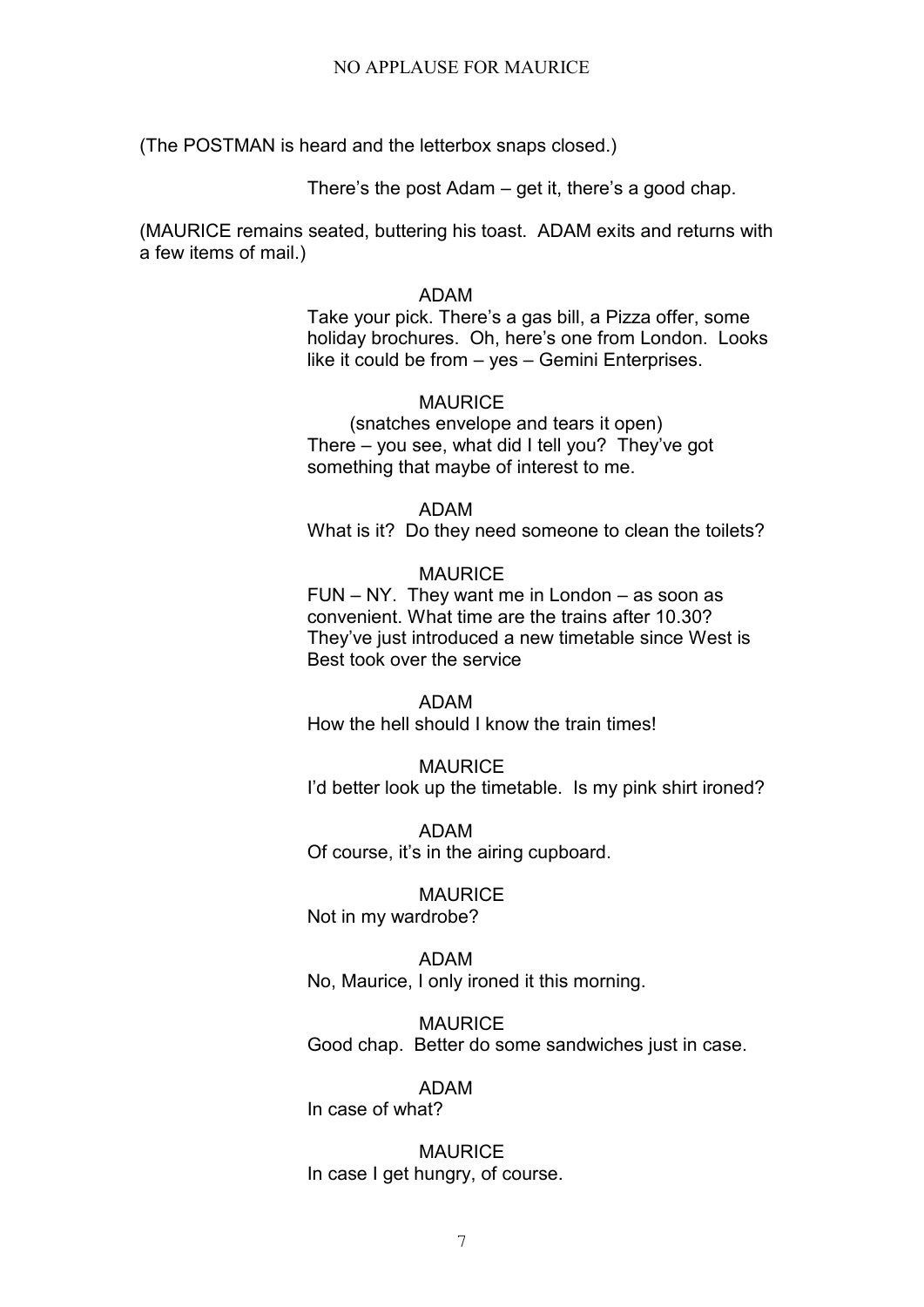## ADAM

Do you ever think about anything but your bloody stomach?

## **MAURICE**

What else is there? You're so aggressive these days.

## ADAM

*I'm* aggressive? That's a joke. What about this toast?

## **MAURICE**

Pack it with the sandwiches, I'll eat it on the train.

## ADAM

It's a pity you don't cook once in a while, it would do you good.

#### **MAURICE**

Heaven forbid! I leave the domesticities to you.

# ADAM

I've spoilt you, that's the trouble, waiting on you hand and foot. I suppose I've made you what you are.

**MAURICE** And what's that, may I ask?

## ADAM

A lazy parasite – what else?

#### **MAURICE**

Charming! Well, I'd better go and get dressed – don't want to miss the train. I had a lovely shower this morning, the water was hot for a change. You'd better ring that plumber again and get him to look at the boiler for the third time. It's still playing up, so we may have to invest in a new one.

## ADAM

WE? Did you say *we*?

#### **MAURICE**

Well, I can't contribute towards it can I?

#### ADAM

(sarcastically) Of course you can't.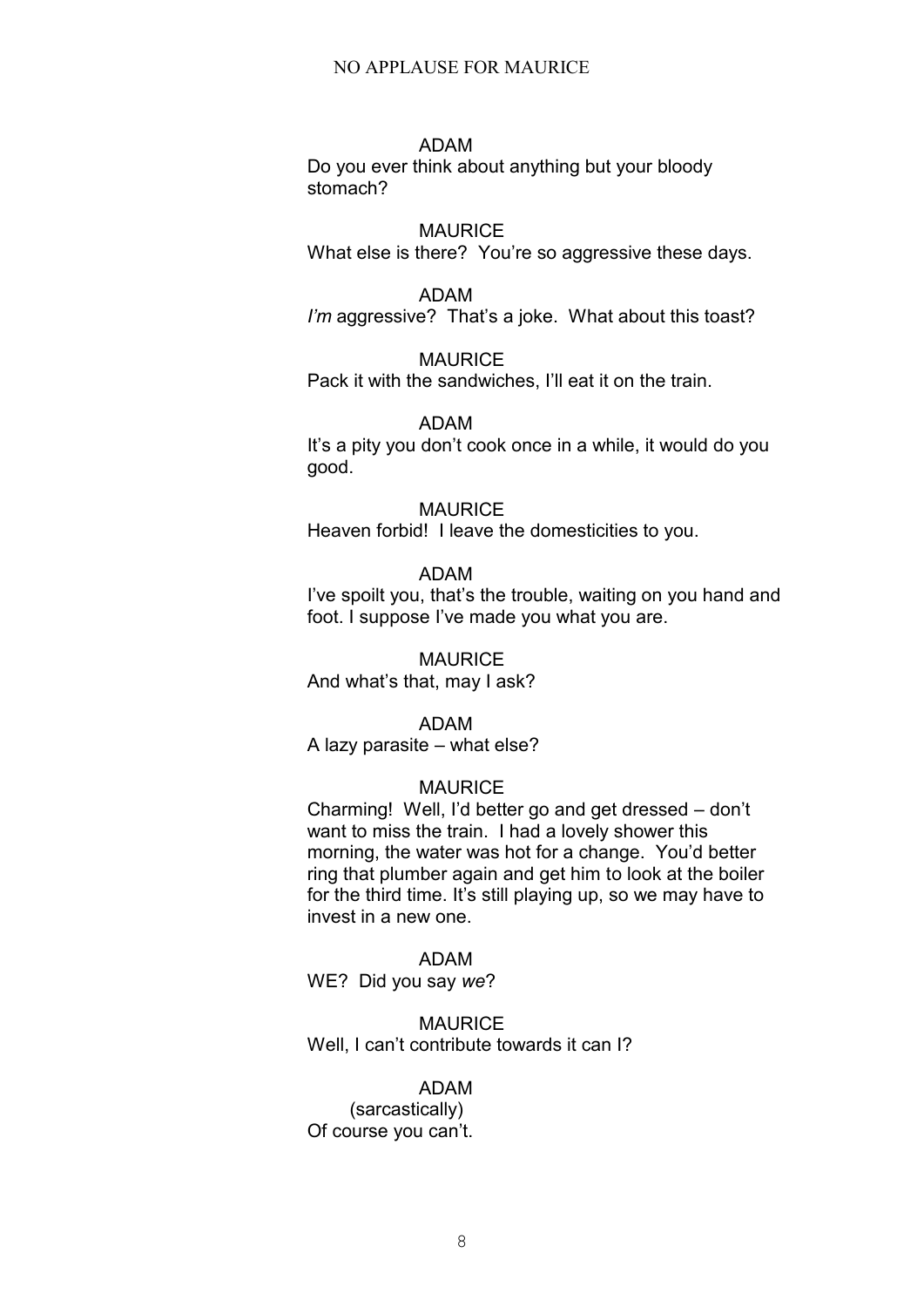#### **MAURICE**

Look up the trains there's a good fellow, time's running on.

#### ADAM

I do have to go to work Maurice. If you want a packed lunch, you'll have to look them up yourself.

## MAURICE

All right, I only asked. Snap-snap-snap, that's all you do. What's really bugging you Adam, I know there's something?

#### ADAM

I'm tired of paying out all the time, that's what is bugging me. You still expect the same standards. You smoke like a chimney, you drink too much wine, you demand the best food – plus, you don't contribute a penny. That's enough to hack anyone off.

## MAURICE

(getting angry) It's not my fault if I can't get work. It isn't that I don't *try*. Why do you think I keep going to London?

#### ADAM

It is your fault. You were offered a job at the Coach & Horses and you turned it down flat.

## MAURICE

(contemptuously) A barman – you expect *me* to work in a pub?

#### ADAM

Why not? At least you would earn a few quid.

#### **MAURICE**

I know nothing about bar work.

#### ADAM

George offered to train you and the wages were quite fair, for a beginner.

#### **MAURICE**

You expect someone of my *calibre* to work in a pub?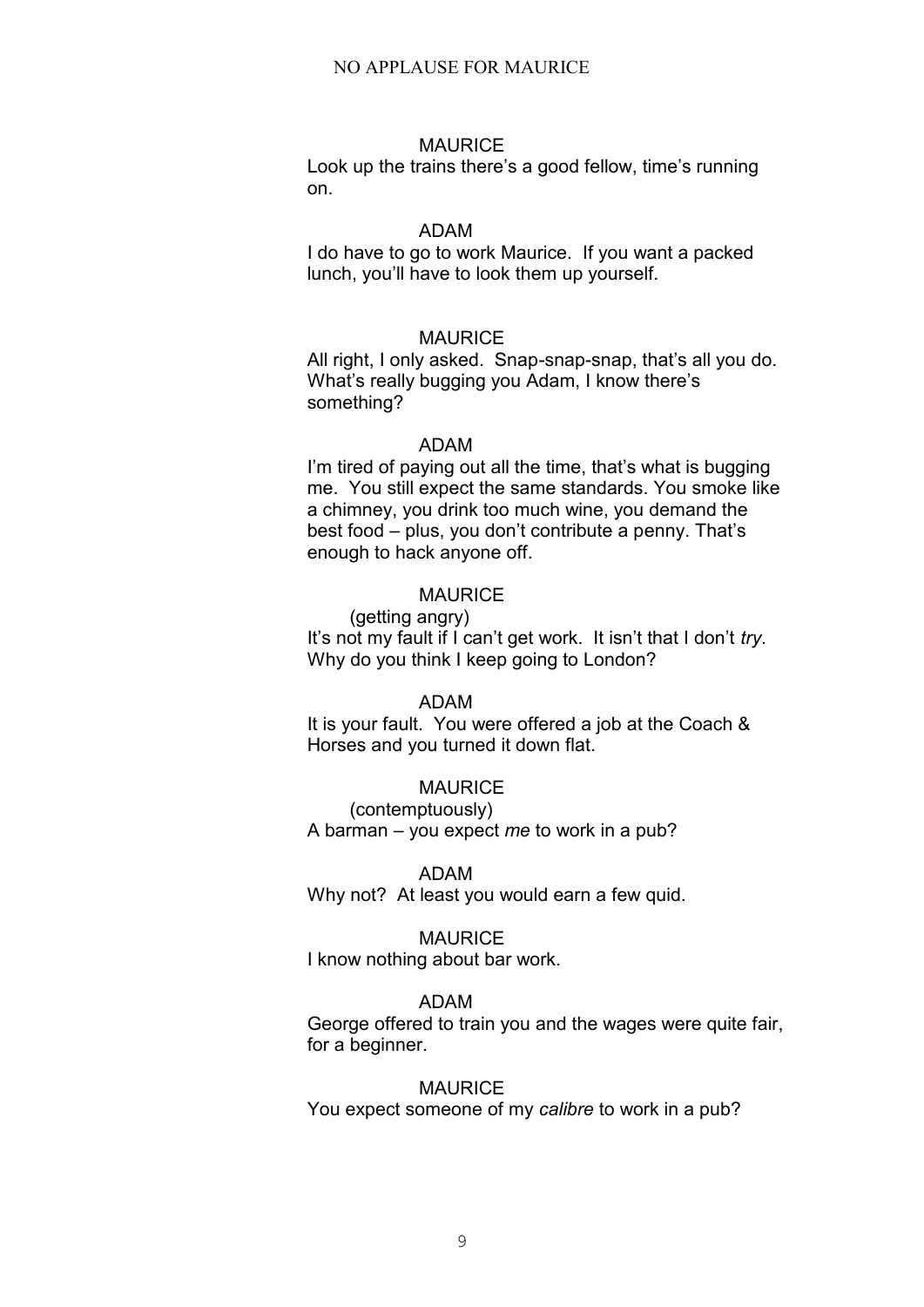# ADAM

I would if I had to. I'd scrub floors if it gave me my independence.

**MAURICE** Huh – come to think of it, you'd make a good scrubber.

## ADAM

Ha-ha – very funny.

#### MAURICE

I'm going up to get changed. I haven't time to listen to all this twaddle.

## ADAM

That's right, when it comes down to the nitty-gritty, you make one of your dramatic exits – that's typical.

(MAURICE turns towards the door).

# MAURICE

Oh, go to hell.

# ADAM

Hang on a minute, Maurice, let's get everything out in the open for once.

MAURICE Look, I'm in a hurry, I haven't much time.

ADAM Well, you're going to have to *make* time.

MAURICE All right – all right – let's hear it.

(ADAM rips down a poster of the Royal Family, recently pinned up.)

#### ADAM

I'm sick of your posters everywhere. If you're so fond of the Royal Family, confine them to your study.

MAURICE Hold on, I only bought that last week.

## ADAM

Too bad! I'm sick of your laziness, and I'm double sick of you not pulling your weight with the finances. Who the hell do you think you are Maurice?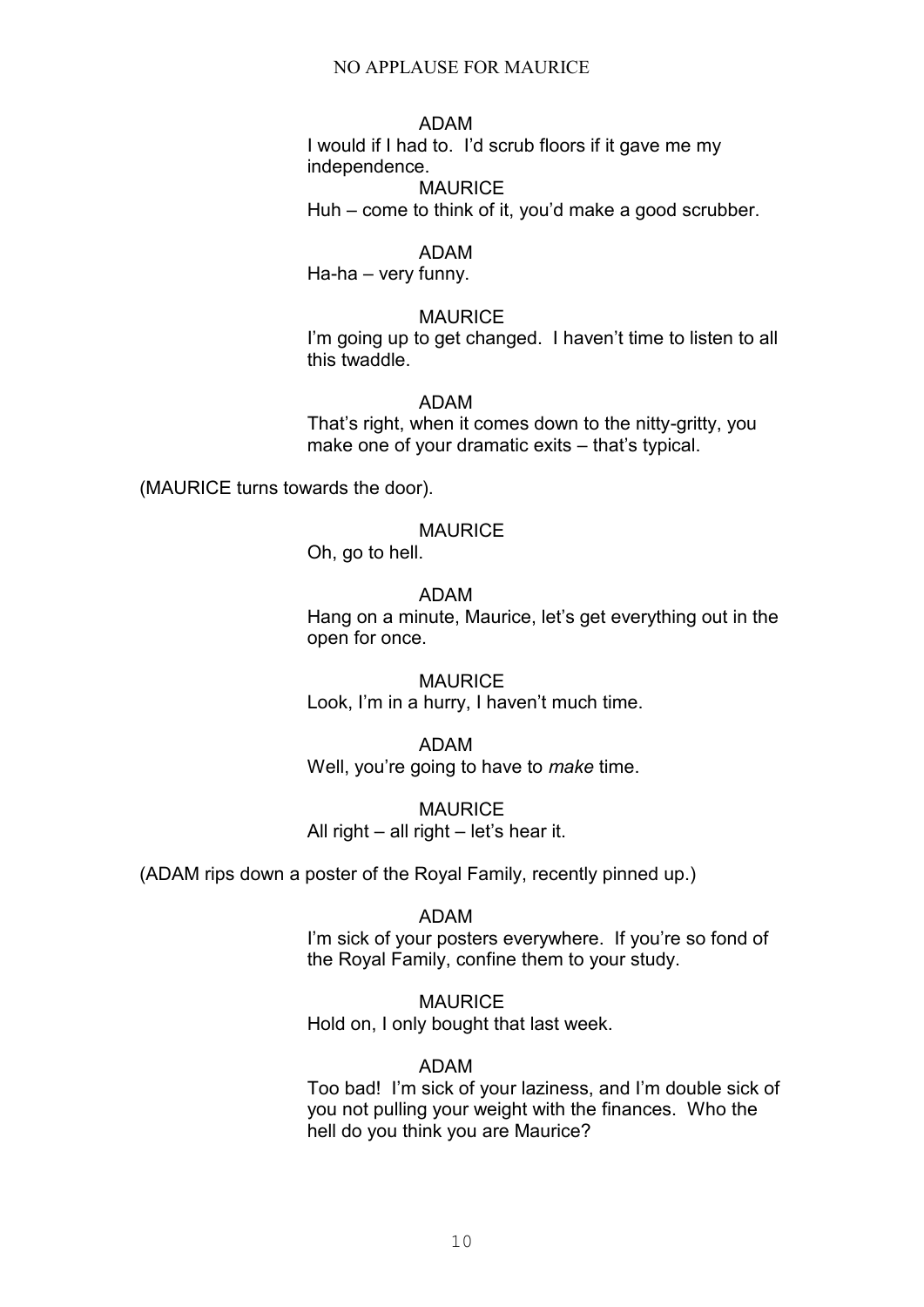# **MAURICE**

(theatrically) I'm a resting actor, that's who I am.

#### ADAM

Bullshit. You're a 'has been' who won't face up to reality. You're washed up Maurice, nobody wants to give you work anymore. Ten years ago, maybe, but it's a different ballgame today. The sooner you come down to earth the better.

#### MAURICE

Oh, you want me to become a bore like you. A dull human being, without an ounce of fire or passion.

## ADAM

Thank God I am a bore, otherwise I wouldn't be keeping you. Just remember I am the dung that keeps the roses sweet.

#### MAURICE

Oh, you're dung are you? Good of you to admit it.

# ADAM

That's a quotation, very fitting don't you think? All I know is things have *got* to change if you want us to stay together.

#### **MAURICE**

Are you threatening to leave me?

#### ADAM

Why should I, it's my house.

#### **MAURICE**

Oh, I knew you'd bring that into it. So you want *me* to leave?

## ADAM

NO – I just want you to pull your weight – to be a bit more considerate, and stop living in your dream world.

## MAURICE

And if I can't change, what then?

#### ADAM

Then, I can't see any future for us. All I know is that things can't go on as they are. The present situation is driving me insane.